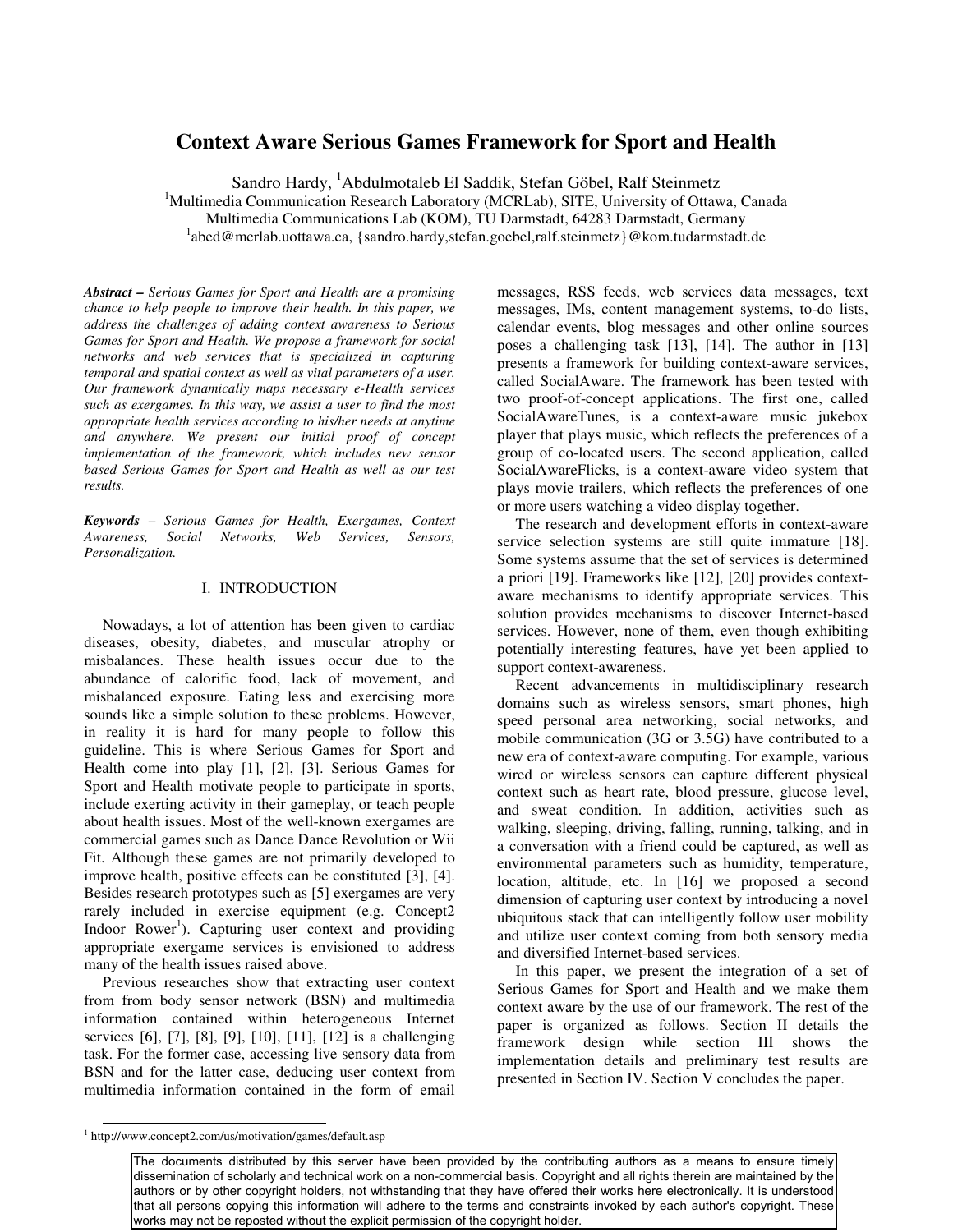### II. SYSTEM DESIGN

Extracting user context from sensory data and multimedia information contained within heterogeneous services poses two challenges. First, it requires live extraction of multimedia content from heterogeneous services and from BSN for context analysis. Second, employing appropriate logic to extract contextual information from the available social network and sensory data, aggregate and then store them to a repository to be used for dynamic selection of relevant serious games and health services. For better representation of the concept, we describe the framework with three logical modules. The first module deals with the extraction of multimedia data from different services over the web and live sensory data from one's BSN. The second module takes care of deducing context primitives from the extracted content. The third module dynamically portrays the context-aware serious games and other e-Health services to a visualization interface. The high level architecture of the proposed system is shown in Figure 1. Next, we elaborate each of the logical modules.



Fig. 1. High level components of context-aware serious games service selection system

## A. Content Extraction Module

This module takes part in the actual content extraction process from heterogeneous Internet-based services and body sensor network. It first collects a list of subscribed services from each subscribed user. *Heterogeneous Service Aggregator* is designed to collect content from popular multimedia services such as audio/video conferencing, video streaming, communication, instant messaging, email, serious games, social network, event and calendar services, to name a few. *Sensory Data Extractor* embeds the logic of extracting sensory data from different sensory media [17]. *Personalized services* database stores one's subscribed services from which context is extracted.

Each type of content extractor encompasses a wide variety of methods that are necessary to request content payload of a particular Internet-based service provider and sensory media. It also includes data formatting, range

checking and data validation, algorithmic computation and normalization, augmentation, and interpretation of lowlevel sensory and social network data into higher-level information that complies with the subsequent phases of context processing modules. For example, an event extractor scans through the calendar services of a user and if one or more new exercise event(s) are within a predefined threshold of time, it is subjected to a context checking process. Finally, all the services with new message content are tagged and subjected to pass through the following context treatment process.

## B. Context Extraction Module

This module employs the  $MVC^2$  design pattern to find context value of a service. Both the *Context Extractors* i.e. BSN and Services (see Figure 1) employ the controller, which receives live content from sensors and Internetbased services as a payload and passes the content and the metadata of each service to the appropriate model components. Model components employ algorithms and domain specific knowledge of extracting context from each service, details of which can be found in [17]. For example, a Twitter message containing a calendar event message is passed to the calendar parser module and current outside weather data is passed to the weather inference module. Table I shows some sample content extracted from three services that carries important contextual information of a user. The *Context Manager* aggregates raw context primitives and combines them for compound contexts, which is stored in *Context Repository* for further higher layer service selection process.

TABLE I. RECEIVED CONTENT FROM MULTIMEDIA SERVICES AND SENSORS AND CORRESPONDING DEDUCED RAW CONTEXT DATA

| $(Accelerometer: StatusMessage) \rightarrow No$ movement for the  |      |  |      |
|-------------------------------------------------------------------|------|--|------|
| last two hours                                                    |      |  |      |
| $(Weather-Message: WeatherService) \rightarrow Heavy$             | snow |  | this |
| morning, outside jogging is not recommended                       |      |  |      |
| $(Calendar:CalendarService) \rightarrow Tuesday$ doctor's meeting |      |  |      |
| has been cancelled                                                |      |  |      |

## C. Dynamic Service Adaptation Module

The compound context primitives are used by our earlier developed social network portal called SenseFace [16] to dynamically map to a subset of serious games and/or health related services. The role of *Ubiquity Stack* is to provide a ubiquitous overlay network, which is unique for each person. This stack provides the needed logics, protocols and algorithms to extract services related to Sports and Health information from *Personalized Services* database. This stack supports higher layer concepts such as ontologies to define the context, and medical and physiological constraints. On that basis, we calculate in our

-

<sup>&</sup>lt;sup>2</sup> http://en.wikipedia.org/wiki/Model\_View\_Controller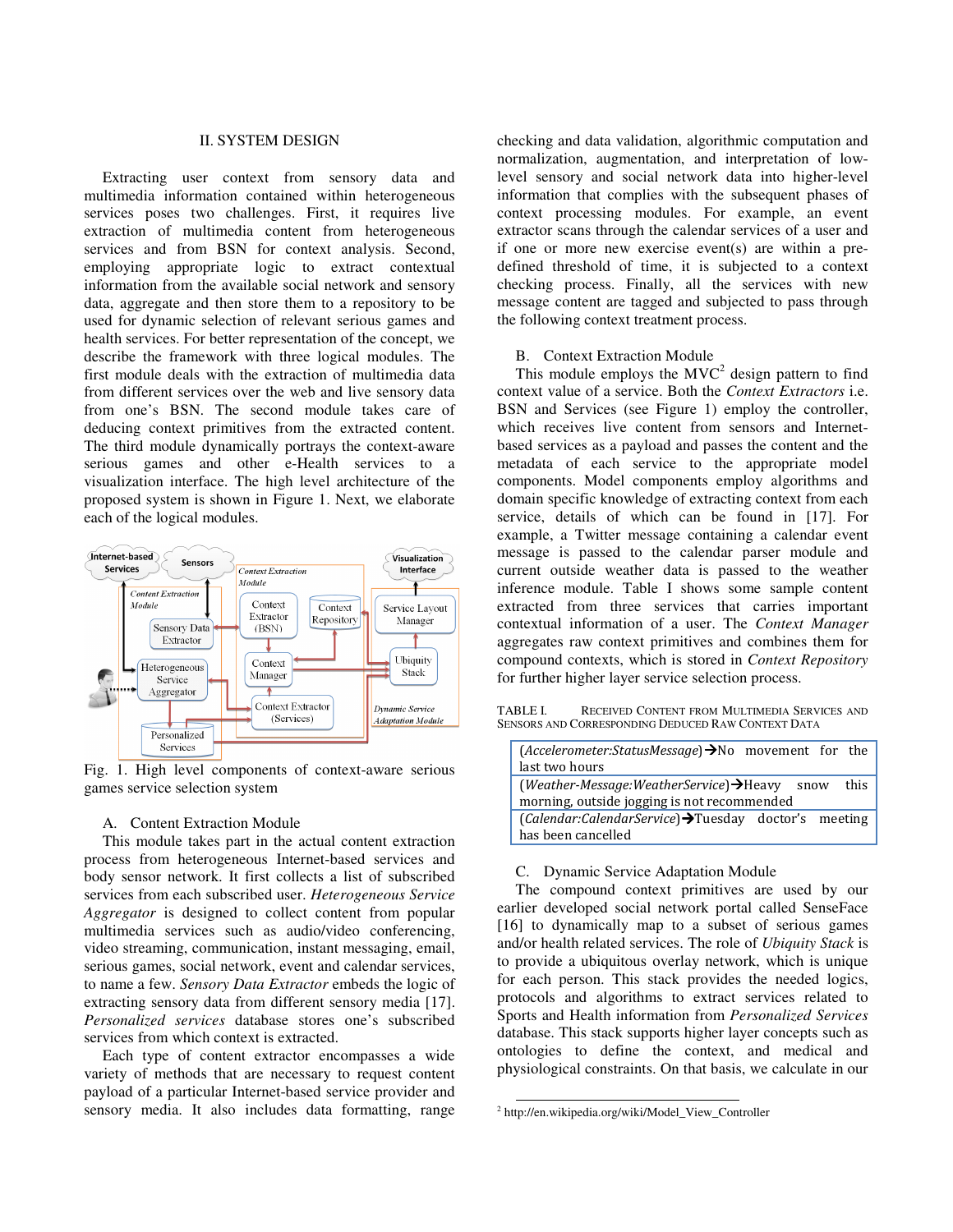implementation which games we propose and which exertion level we suggest. The *Service Layout Manager* dynamically checks any new state of the user context and updates service visualization user interface with new exergames and health related services.

## III. IMPELEMENTATION

We have developed a proof of concept framework, which utilizes the ubiquity stack (see Figure 1) to integrate our previously developed Serious Games for Sport and Health to the user [21]. *Heterogeneous Service Aggregator* leverages different layers of open stack, which is implemented using open source protocols and APIs. Because all of the layers of open stack can be implemented with existing PHP libraries, we have deployed them within a PHP framework called  $XAMP<sup>3</sup>$ , which acts as a web server. We have configured PHP modules as a XAMPP service cron that can be configured to automatically run at a specific interval to discover any update to a user's chosen service list. Some of the developed services are third party web services and some are developed as part of this research initiative. The third party web services' clients use either proprietary or open source APIs.

The Visualization Interface has been implemented using open source web portal iMoogle<sup>4</sup>, which uses PHP and JSON to dynamically control the layout and content of each portlet. iMoogle portal is based on JavaScript and the number of portlets, their layout, spatial location and the size of each of them can be dynamically changed by server side PHP script. The portal uses two metaphors; one is grid-based and the other is based on a sliding window. We provide an authoring interface to facilitate a user in associating a service with context(s).

Our implemented system leverages the previously recorded vital parameters and the information [17], [15], [21]. As sensor we added the EZ-430 Chronos Sports Watch and the Daum 8008 TRS 3 ergometer bike. With these two devices we can measure the activity of a person in real time. The EZ-430 measures acceleration, temperature and height of a person and together with a chest belt, we can measure the heart rate variability and the speed. The advantage of the watch is that it is generally worn for the whole day at the same part of the body. During our previous tests with the smart phone, we had the problem that we were not able to record accurate acceleration data [15], [15], since some people preferred to put it on the table or in their jacket. We implemented a RESTful Interface to transmit the acceleration data in real time [15]. In this way we detect longer periods of calm work and suggested suitable Serious Games, such as our Y-Move Game [21]. This Game is a simple car racing

game which is controlled by the movement of the player's head. The movement is recognized via real time face detection. The aim of this game is that the player moves his back.



Fig. 2. Visualization interface showing different services, according to the context of the use: top-at work and bottom-at home.

To follow our previously mentioned scenario, we used the acceleration, temperature, and height to calculate a "stress-level", and depending on the calculated value we suggest different games as shown in Figure 2. The top screenshot shows the interface during the context 'at work'. The user is proposed to play the Y-Move game after reading one important email. It is enough time left to play the game until the meeting starts. After the meeting, he has to do a phone call, update the schedule for the next day and needs the bus schedule for his way back home. The bottom screenshot depicts a situation at home. He/she has to do shopping first and then he/she should check the forecast to decide if he/she feels comfortable to do outdoor sports. We do not want our games to be seen as a substitute for 'real sport', rather we take weather forecast and actual time to suggest outdoor activities if possible. Since he did not perform cardio training yesterday, the user is proposed to go for a run (a track is suggested with the assistance of a web portal), or to play one of the cardio exergames.

The dynamic visualization module employs the ubiquity stack explained in [17] to dynamically map a set of services based on the most recent user context available from the context extraction module. It also uses a dynamic *Service Layout Manager* component that can adapt the user portal as soon as user context changes. We implemented a RESTFul interface to include the measurements during the ErgoActive Game (see Figure 3) in the calculation which game to suggest next time. For our approach the interface does not need to be real time,

 3 http://www.apachefriends.org/en/index.html

<sup>4</sup> http://www.moonkiki.com/imoogle/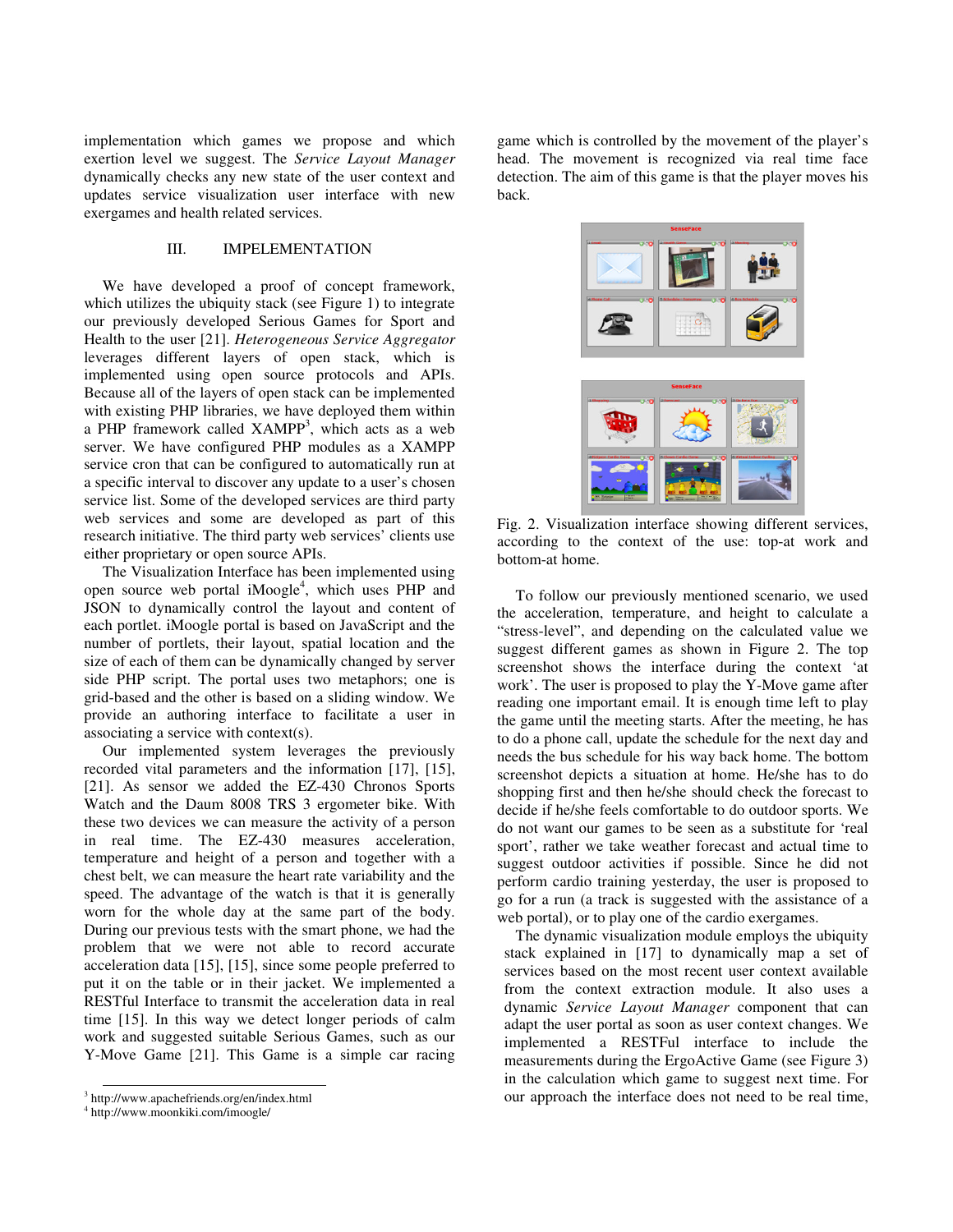but now multiplayer functionality or tele-medical assistance is possible. If the user did some exercises the day before, he/she is suggested to go for a walk or to play Yoga or Pilates games or cardio games on a lower intensity level.



Fig. 3. ErgoActive (top) and Y-move (bottom), two of our previously developed Serious Games [21] which are now Context-Aware.

## IV. TEST RESULTS

To evaluate the effectiveness of the proposed system we conducted a subjective evaluation test, which is based on a sample of 95 test persons with about 25% female users, which was conducted between May 15, 2010 and November 30, 2010. The majority of the users belong to an age group older than 25 with 45 users under 25 years. All the test subjects used various internet based services in different scale in the past 4 to 6 years. About 20% of the test subjects are non-technical and they use the Internet sparingly only at their home desktops or laptops. Every user was requested to test the framework at different locations and time for duration of their choice. The user's satisfaction was measured with an online questionnaire which was based on ISO 9241-11<sup>5</sup>. To facilitate the testing process, we created demo accounts for each of the services and kept it operational for about a year prior to this usability test so that users can see the content of each service. However, some users were kind enough to provide their login information, with the assurance that current testing infrastructure would not store any personal or login information in the server.

Around 70% users on the average strongly accepted the notion about importance of user context, 25% users showed their positive view and the rest were undecided. Around 65% of the subjects strongly supported the idea of incorporating sensors to monitor different vital parameters and to suggest activities based on their contexts. 30% of

the subjects showed a positive tendency towards the above and 5% did not have any clear opinion. Moreover, some users raised the privacy issues while others were concerned about the prices of those sensors. Some showed pessimism to carry them always to get those services. Additionally, users were presented with several services as proof of concept to demonstrate the usefulness of extracting live content that might carry important context information such as weather data, location, and addresses in maps, events from calendar and sensory data, to name a few. User feedbacks show encouraging prospect of the concept that contents pulled from services may carry important information that users are interested about. The idea of dynamic service suggestions, such as the most fitting Serious Games at the right time was strongly accepted by 65% of the users, 30% gave their consent and 5% were unsure.

### V. CONCLUSION

In this paper, we presented a framework to add user context with Serious Games for Sport and Health. We successfully demonstrated that it is possible to design such a framework by leveraging different technologies together and our previously designed ubiquitous social network stack. We showed that the system is accepted by the user and we found open issues for our scenario. The amount of existing games is small, only a few of them are configurable and provide accessible interfaces.

We exploited the open stack of Internet and added an overlay on top of it to make Serious Games for Sport and Health context-aware. We conclude that sensory data coming from body sensory network can provide us with rich contextual information in addition to user context coming from social networks such as calendar, to-do list, weather networks, and historic context profile. Using off the shelf hardware, social network application programming interfaces (API) s and open source tools, we were able to build a prototype context-aware system through sensory data input from a personal body area network and multimedia information from social networks and applied it in the e-Health domain.

#### REFERENCES

[1] T. Baranowski, R. Buday, D. I. Thompson, J. Baranowski, "Playing for real. Video games and stories for health-related behavior change," *American Journal of Preventive Medicine*, vol. 34, no. 1, 2008, pp. 74-82.

 5 http://en.wikipedia.org/wiki/ISO\_9241

<sup>[2]</sup> P. M. Kato, S. W. Cole, A. S. Bradlyn, B. H. Pollock, "A video game improves behavioural outcomes in adolescents and young adults with cancer: A randomized trial," *Pediatrics*, vol. 122, no. 2, 305-317.

<sup>[3]</sup> M. Papastergiou, "Exploring the potential of computer and video games for health and physical education: A literature review," *Computers & Education*, vol. 53, no. 3, 2009, pp. 603-622.

<sup>[4]</sup> A. Kliem, A. Wiemeyer, "Comparison of a Traditional and a Video Game Based Balance Training Program," In *Proc. of the GameDays* – *Serious Games for Sports and Health*, Darmstadt, 2010, pp. 37-50.